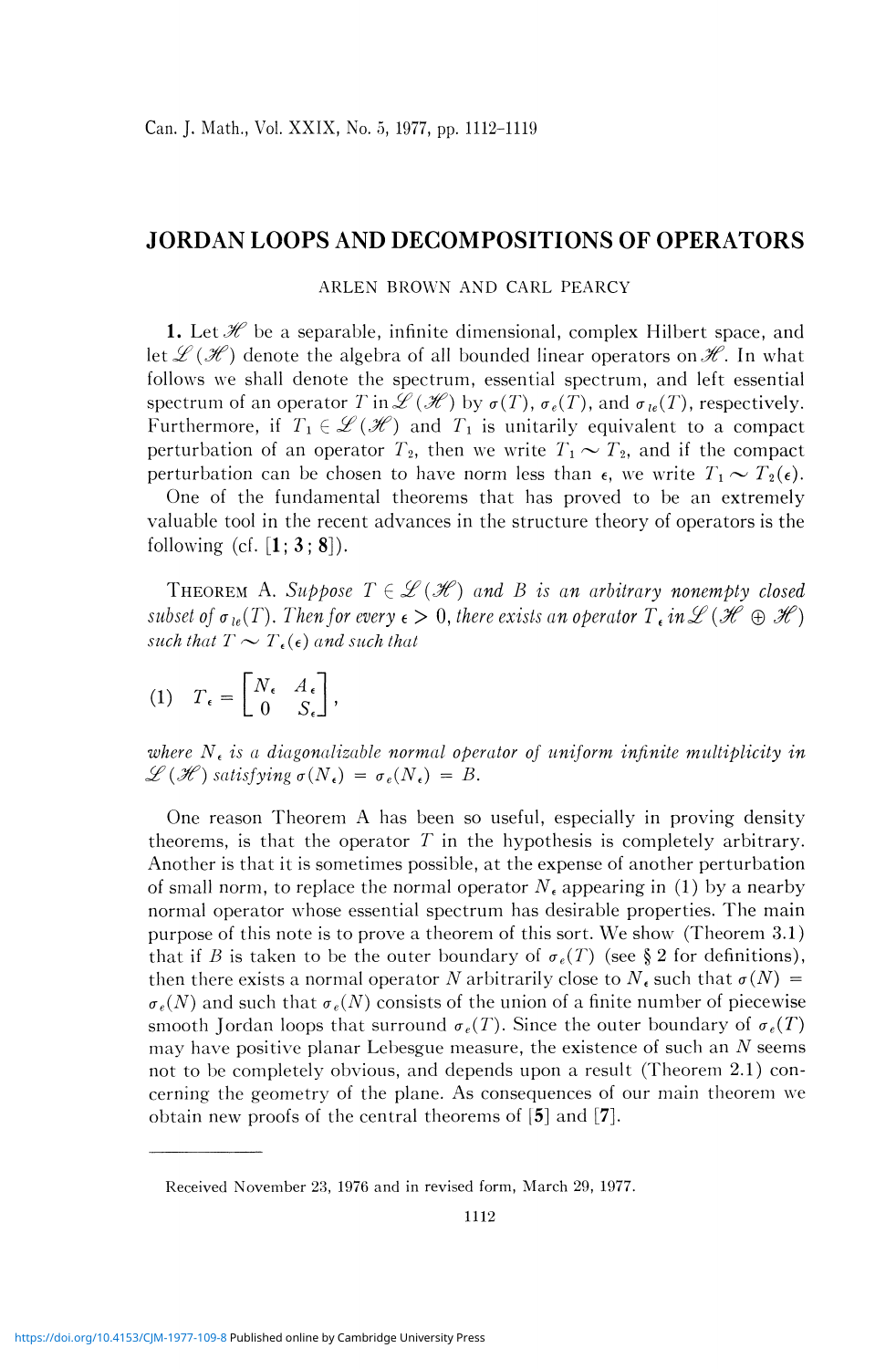JORDAN LOOPS 1113

2. We begin with a preliminary discussion whose purpose is to fix terminology and notation. If *K* is a nonempty compact subset of the complex plane C, then its complement  $C\setminus K$  is a countable union of pairwise disjoint domains (i.e., nonempty connected open subsets of C) called the *complementary components* of K. Of these complementary components exactly one—call it  $U_{\infty}(K)$ —is unbounded. The other, bounded, components of  $C\setminus K$  are called *holes* in K. The set of points in K that belong to  $U_{\infty}(K)^-$  will be called the *outer boundary* of K, and will be denoted by  $\partial_0 K$ . (The outer boundary is thus a part of the boundary  $\partial K$ ; all other points of  $\partial K$  belong to the closure of one or more holes *inK.)* 

In what follows we shall be concerned with matters having to do with sets of *Jordan loops* and the domains they bound. (We do not distinguish between a Jordan loop, which is a continuous mapping  $\gamma$  of a nondegenerate real interval [a, b] into the complex plane that is one-to-one except for the fact that  $\gamma(a)$  =  $\gamma(b)$ , and the range  $J = \gamma([a, b])$  of  $\gamma$ , which is a connected compact subset of C). If *J* is a Jordan loop, then its complement  $C \setminus J$  is the union of exactly two components, an unbounded component  $U_\infty(J)$  and one hole H, and  $J =$  $\partial U_{\infty}(J) = \partial H$ . The domains  $U_{\infty}(J)$  and *H* are called the *exterior* and *interior* domains of J, and will be denoted by Ext  $(J)$  and Int  $(J)$ , respectively.

If  $J_1$  and  $J_2$  are two disjoint Jordan loops, then each must be contained in a single complementary component of the other. If each lies in the exterior domain of the other, then  $J_1$  and  $J_2$  are *mutually exterior*. If  $J_1$  lies in Int  $(J_2)$ , then  $J_2 \subset \text{Ext}(J_1)$ , and we say that  $J_1$  is *interior* to  $J_2$ . A *Jordan domain* is a domain *D* with the property that  $\partial D$  is the union of a finite number of pairwise disjoint Jordan loops. A *Jordan region* is the closure of a Jordan domain.

If  $J_0$  is a Jordan loop and  $J_1, \ldots, J_k$  are Jordan loops that are mutually exterior in pairs and all interior to  $J_0$ , then

$$
D = \text{Int}(J_0) \cap \text{Ext}(J_1) \cap \ldots \cap \text{Ext}(J_k)
$$

is a bounded Jordan domain, and every bounded Jordan domain is of this form. The compact Jordan region  $D^-$  has  $J_0$  for outer boundary and holes Int  $(J_i)$ ,  $i = 1, \ldots, k$ . The Jordan loops  $J_1, \ldots, J_k$  will be called the *inner* boundary loops of *D~.* 

Now let  $\mathscr{S} = \{R_i\}_{i=1}^p$  be a finite set of pairwise disjoint, bounded Jordan regions, and let  $E = R_1 \cup ... \cup R_p$ . Clearly there must exist regions  $R_i$ belonging to  $\mathscr S$  that can be joined to  $\infty$  in  $U_{\infty}(E)$ , and we shall call such regions *primary* in the set  $\mathscr{S}$ . (An arc  $\alpha$  is said to *join* a set R to  $\infty$  in an open set U if  $\alpha$  is defined on a ray  $[a, +\infty)$ ,  $\alpha(a) \in R$ ,  $\alpha(t) \in U$  for  $a \le t \le +\infty$ , and  $\lim_{t\to+\infty} |\alpha(t)| = +\infty$ ; the primary regions in  $\mathscr S$  are simply those whose outer boundaries lie in the exterior domain of all the other outer boundary loops of the regions  $R_i$ ,  $i = 1, \ldots, p$ .) If there are other, nonprimary, regions in  $\mathscr{S}$ , then each must lie in some one hole of a primary region in  $\mathscr{S}$ , and such nonprimary regions we call *secondary* in *£/.*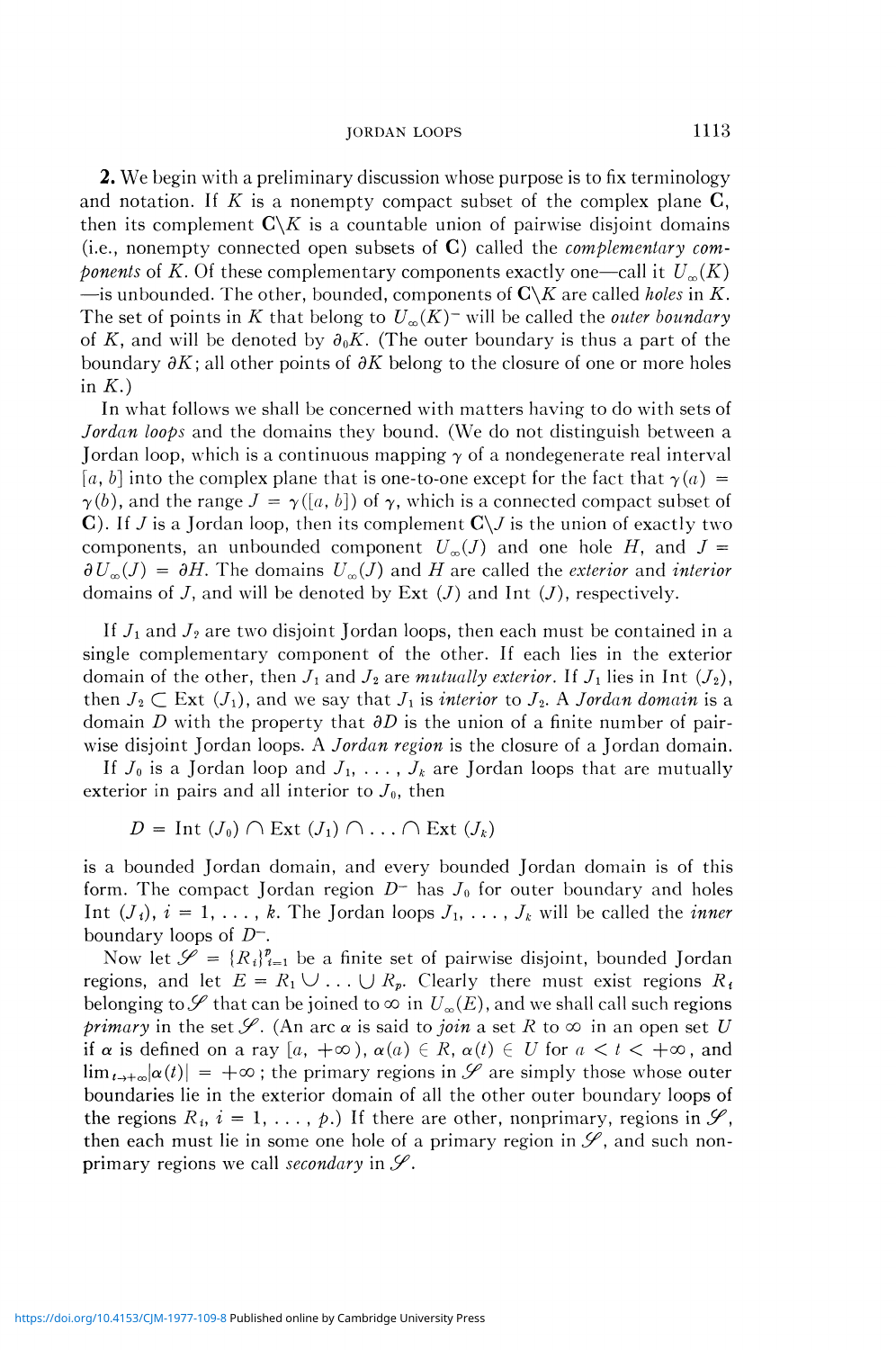We are ready, at last, to prove the following result.

THEOREM 2.1. Let K be a nonempty compact subset of  $\mathbf{C}$ , let  $U_{\infty}(K)$  be the *unbounded complementary component of K, and let* e *be an arbitrary positive number. Then there exists a finite set*  $\mathscr{S} = {R_i}_{i=1}^p$  of pairwise disjoint, simply *connected, bounded Jordan regions such that if we write*  $E = R_1 \cup \ldots \cup R_p$ , *then* 

i)  $K \subset E^0 = R_1^0 \cup \ldots \cup R_p^0$ ,

ii) there exist mutually disjoint, piecewise smooth, Jordan loops  $J_1, \ldots, J_n$ , *each lying in the exterior domain of all the others, such that for i* = 1, ...,  $p$ ,  $J_i \subset U_\infty(K)$  and  $R_i = J_i \cup \text{Int}(J_i)$ ,

iii) for each point  $\lambda$  in  $\partial_0 K$  there is a point  $\lambda'$  in  $\partial E = J_1 \cup \ldots \cup J_p$  such *that*  $|\lambda - \lambda'| < \epsilon$ , *and* 

iv) for each point  $\mu$  in  $\partial E$  there is a point  $\mu'$  in  $\partial_0 K$  such that  $|\mu - \mu'| < \epsilon$ .

*Proof.* If  $\mu_0$  is any point of  $\partial_0 K$  and  $\eta$  is an arbitrary positive number, then there exist a point  $\mu_1$  of  $U_\infty(K)$  in the open disc of radius  $\eta$  centered at  $\mu_0$ and an arc  $\alpha$  joining  $\mu_1$  to  $\infty$  in  $U_{\infty}(K)$ . Let  $\tau$  be the line segment joining  $\mu_0$  to  $\mu_1$  (linearly parametrized), and let  $\mu_2$  be the last point on  $\tau$  that belongs to K. Then  $\mu_2 \in \partial_0 K$ ,  $|\mu_0 - \mu_2| < \eta$ , and if  $\tau_1$  denotes the segment joining  $\mu_2$  to  $\mu_1$ , then  $\tilde{\alpha} = \tau_1 + \alpha$  is an arc joining  $\mu_2$  to  $\infty$  and lying entirely in  $U_{\infty}(K)$  except for the end point  $\mu_2$ . If we agree to call a point  $\lambda$  of  $\partial_0 K$  *accessible* if there exists such an arc joining  $\lambda$  to  $\infty$ , then the foregoing argument shows that the accessible points of  $\partial_0 K$  are dense in  $\partial_0 K$ . Since  $\partial_0 K$  is compact, we conclude that there exists a finite set of points  $F = \{\lambda_1, \ldots, \lambda_n\}$  in  $\partial_0 K$  such that each  $\lambda_j$  is accessible and such that if  $\lambda$  is any point of  $\partial_0 K$ , then there exists a point  $\lambda_i$ in *F* such that  $|\lambda - \lambda_i| < \epsilon/2$ .

Now choose a circle Z in C sufficiently large that  $K \subset$  Int  $(Z)$  and dist  $(K, Z) > 2\epsilon$ . For each  $i = 1, \ldots, n$ , let  $\alpha_i$  be an arc joining  $\lambda_i$  to  $\infty$  in  $U_{\infty}(K)$ , let  $\lambda_i'$  denote the first point  $\lambda$  of  $\alpha_i$  lying on the circle Z, and let  $\tilde{\alpha}_i$  denote the subarc of  $\alpha_i$  joining  $\lambda_i$  to  $\lambda_i'$  obtained by discarding the rest of  $\alpha_i$  beyond  $\lambda_i'$ . Furthermore, for  $i = 1, \ldots, n$ , let  $\lambda_i''$  denote the first point  $\lambda$  on the arc  $\tilde{\alpha}_i$ such that  $|\lambda_i - \lambda| = \epsilon/2$ , and let  $\hat{\alpha}_i$  denote the subarc of  $\tilde{\alpha}_i$  joining  $\lambda_i$ '' to  $\lambda_i'$ . Finally let  $W_i$  denote the range of  $\hat{\alpha}_i$ , and set  $M = W_1 \cup \ldots \cup W_n$ . Then *M* is a compact subset of  $U_{\infty}(K)$ , so dist  $(M, K) > 0$  and Int  $(Z)\setminus M$  is an open neighborhood of *K.* 

We now construct a set  $\mathcal{T} = \{S_i\}_{i=1}^q$  of pairwise disjoint Jordan regions such that if we write  $L = S_1 \cup \ldots \cup S_q$ , then  $K \subset L^0 \subset L \subset \text{Int } (Z) \backslash M$ , dist  $(\lambda, K) < \epsilon$  for every  $\lambda$  in L, and  $\partial L$  is the union of a finite set of pairwise disjoint, piecewise linear, Jordan loops (every point of each of which lies in  $C\setminus K$  and is at a distance less than  $\epsilon$  from  $K$ ). This is a standard construction and we omit the details; see  $[9,$  Theorem 13.5] or  $[2,$  Problems 5H-5K].

We next consider the primary regions  $S_{i_1}, \ldots, S_{i_p}$  in the set  $\mathscr{T}$ , and for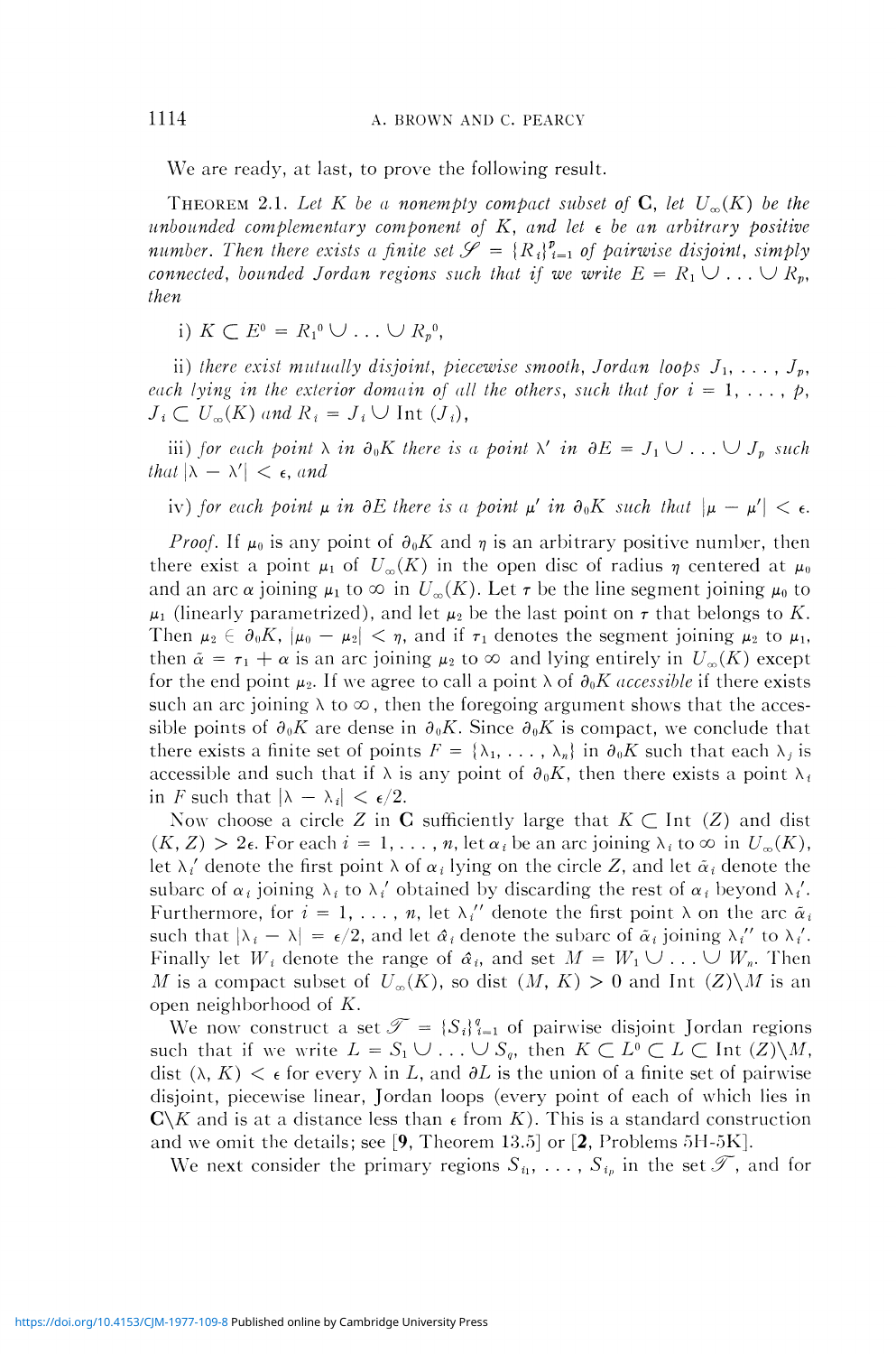each such primary region  $S_{ik}$ , we denote the piecewise linear Jordan loop that is the outer boundary of  $S_{i_k}$  by  $J_k$ . For  $k = 1, \ldots, p$ , we define  $R_k = \text{Int}(J_k)$  $\bigcup J_k$  and we shall show that the set  $\mathscr{S} = \{R_k\}_{k=1}^p$  of Jordan regions has the desired properties.

In the first place, since the  $S_{i_k}$ ,  $k = 1, \ldots, p$ , are the primary regions of  $\mathcal{T}$ , each of the Jordan loops  $J_k$  lies in the exterior region of all the Jordan loops  $J_1, \ldots, J_{k-1}, J_{k+1}, \ldots, J_p$ . Thus the Jordan regions  $R_1, \ldots, R_p$  are mutually disjoint and simply connected. Furthermore if we set  $E = R_1 \cup ... \cup R_p$ , then  $\partial E = J_1 \cup \ldots \cup J_p$ , and it is obvious that  $L \subset E$ . Moreover, since  $\partial E \subset \partial L$  and each point  $\lambda$  of L satisfies dist  $(\lambda, K) < \epsilon$ , it is clear that  $\partial E \subset$ Int (Z) and thus  $E \subset \text{Int } (Z)$ . Also, since each point of M can be joined to Z by an arc lying entirely in *M*, it follows that  $M \cap E = \emptyset$ , for otherwise  $M \cap \partial E$  would be nonvoid and this would contradict the facts that  $\partial E \subset \partial L$ and  $L \cap M = \emptyset$ . Thus we have

 $K \subset L^0 \subset E^0 \subset E$  Int  $(Z) \backslash M$ ,

which proves (i). Since

 $\partial E = J_1 \cup \ldots \cup J_\nu \subset \partial L \subset \mathbb{C} \backslash K$ ,

and each  $J_k$  can be joined to  $\infty$  in  $U_{\infty}(L) \subset U_{\infty}(K)$  (by definition of a primary region), each  $J_k$  can be joined to  $\infty$  in  $U_{\infty}(K)$  and thus must lie in  $U_{\infty}(K)$ , which proves (ii). To establish (iv), let  $\mu \in \partial E = J_1 \cup \ldots \cup J_p \subset U_\infty(K)$ , and recall that since  $\mu \in L$ , there exists a point  $\mu_1$  in K such that  $|\mu - \mu_1| < \epsilon$ . Let  $\mu'$  be the last point on the line segment joining  $\mu_1$  to  $\mu$  that belongs to K. Then  $\mu' \in \partial K$ , and since  $\mu'$  is joined to  $\mu$  in  $C\backslash K$  and  $\partial E \subset U_{\infty}(K)$ , it follows that  $\mu' \in \partial_0 K$ , and thus (iv) is proved.

We complete the proof of the theorem by establishing (iii). Since every point in  $\partial_{\theta} K$  is within  $\epsilon/2$  of some point  $\lambda_i$  in *F*, it suffices to show that each such  $\lambda_i$  is within  $\epsilon/2$  of a point of  $\partial E$ . Consider the arc  $\alpha_i$ , constructed earlier, that joins  $\lambda_i$  to  $\infty$  in  $U_\infty(K)$ . Since  $\lambda_i \in E^0$  by (i), the range of  $\alpha_i$  must intersect  $\partial E = J_1 \cup \ldots \cup J_p$ . But this intersection cannot take place on or outside the circle Z, since dist  $(K, Z) > 2\epsilon$  and every point of  $\partial E$  is within  $\epsilon$  of a point of K. Nor can the intersection take place in range  $\hat{\alpha}_i = W_i \subset M$ , since by construction  $\partial E \subset \text{Int}(Z) \backslash M$ . Thus the intersection must take place on the subarc of  $\alpha_i$  joining  $\lambda_i$  to  $\lambda_i''$ . But by construction, all points in the range of this subarc are interior to the circle with center  $\lambda_i$  and radius  $\epsilon/2$ . Thus there is a point of  $\partial E$  interior to this circle, and the theorem is proved.

3. In this section we put together Theorem A and Theorem 2.1 to obtain a decomposition theorem for arbitrary operators (Theorem 3.1). This result is then employed to give different proofs of the main results of [5] and [7]. We begin by introducing certain operators that are pertinent to the discussion. Let  $J_1, \ldots, J_p$  be pairwise disjoint, piecewise smooth, Jordan loops in C, each of which lies in the exterior domain of all the others, and for  $j = 1, \ldots, p$ ,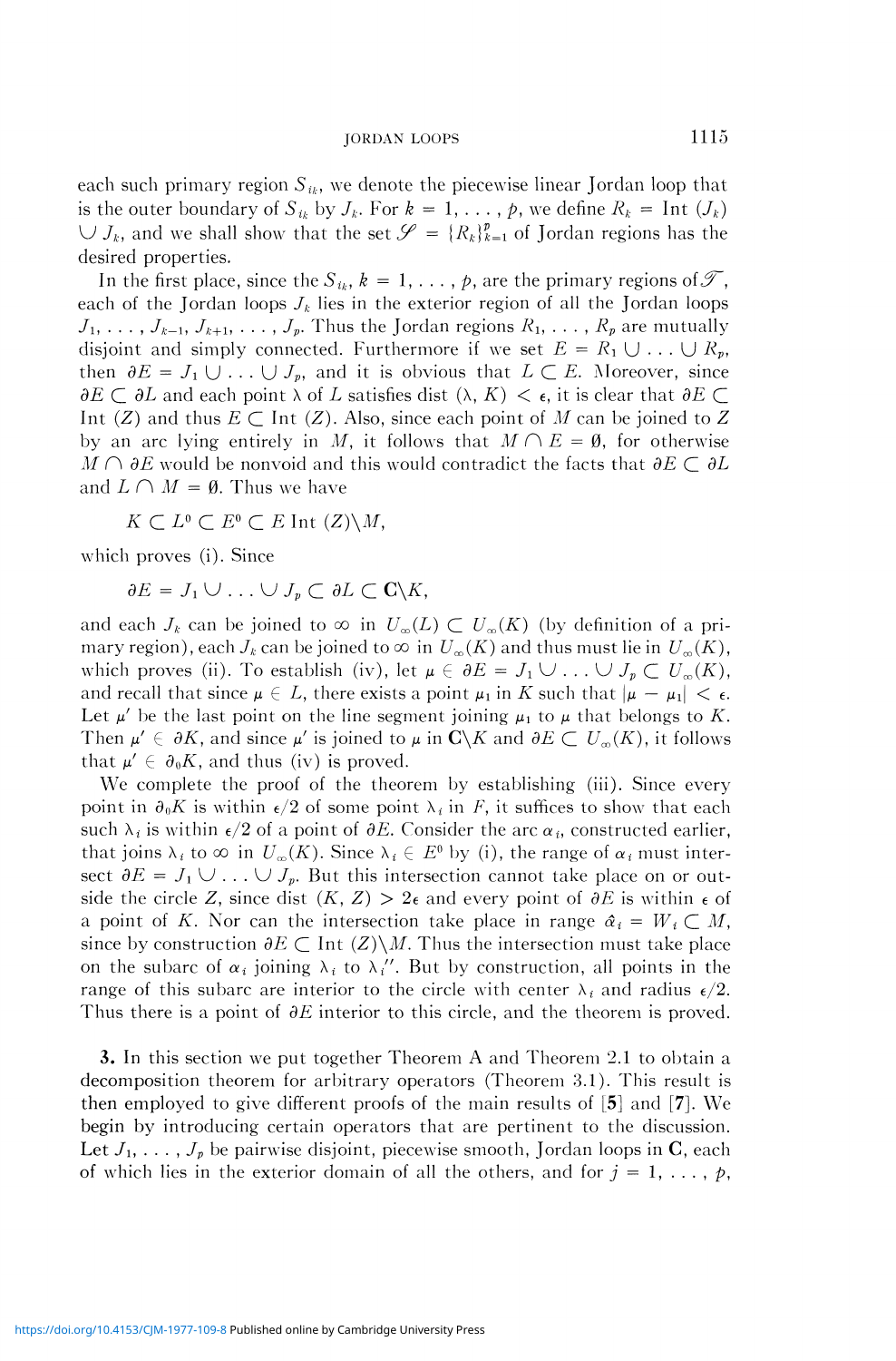let  $R_j$  be the simply connected Jordan region  $R_j = J_j \cup \text{Int } (J_j)$ . We set  $\Omega = R_1 \cup \ldots \cup R_p$ , and observe that  $\partial \Omega = J_1 \cup \ldots \cup J_p$  and  $\Omega^0 = \text{Int } (J_1)$  $\cup \ldots \cup$  Int  $(J_p)$ . Let  $\mu$  denote arc length measure on  $\partial\Omega$ , and let  $L_2(\partial\Omega)$  be the Hilbert space consisting of all functions defined on  $\partial\Omega$  that are square integrable with respect to  $\mu$ . The normal operator on  $L_2(\partial\Omega)$  that is multiplication by the coordinate function (i.e., the operator  $f(\lambda) \rightarrow \lambda f(\lambda)$ ) will be denoted by  $M(\partial\Omega)$ , and it is clear that  $\sigma(M(\partial\Omega)) = \sigma_e(M(\partial\Omega)) = \partial\Omega$ . The direct sum of  $\mathbf{X}_0$  copies of  $M(\partial\Omega)$  acting on the direct sum  $\tilde{L}_2(\partial\Omega)$  of  $\mathbf{X}_0$  copies of  $L_2(\partial\Omega)$ will be denoted by  $\tilde{M}(\partial\Omega)$ . Once again it is easy to verify that  $\sigma(\tilde{M}(\partial\Omega)) =$  $\sigma_e(M(\partial\Omega)) = \partial\Omega$ .

We shall denote by Rat  $(\Omega)$  the algebra of all rational functions  $r(z)$  whose poles lie outside  $\Omega$ , and by  $H_2(\partial\Omega)$  the subspace of  $L_2(\partial\Omega)$  consisting of the closure in  $L_2(\partial\Omega)$  of the linear manifold  $\{r|\partial\Omega: r \in \text{Rat }(\Omega)\}\)$ . It is clear that  $H_2(\partial\Omega)$  is an invariant subspace of  $M(\partial\Omega)$ , and we set  $M_+(\partial\Omega) = M(\partial\Omega)H_2(\partial\Omega)$ . One knows from [3, Proposition 9.1] that  $H_2(\partial\Omega)$  is a proper subspace of  $L_2(\partial\Omega)$ , that the subnormal operator  $M_+(\partial\Omega)$  satisfies  $\sigma_e(M_+(\partial\Omega)) = \partial\Omega$  and  $\sigma(M_+(\partial\Omega)) = \Omega$ , and that the self-commutator of  $M_+(\partial\Omega)$  is compact.

We are now prepared to prove the basic decomposition theorem.

THEOREM 3.1. Suppose  $T \in \mathcal{L}(\mathcal{H})$  and  $\epsilon$  is an arbitrary positive number. *Then there exists an operator T' in*  $\mathscr{L}(\mathscr{H})$  *such that*  $\|T - T'\| < \epsilon$  and such that *T' is unitarily equivalent to an operator of the form* 

$$
T'' = \begin{bmatrix} \widetilde{M}(\partial \Omega) & A' \\ 0 & S \end{bmatrix},
$$

*where* 

a)  $\Omega$  is the union  $\Omega = R_1 \cup \ldots \cup R_p$  of a finite number of pairwise disjoint, *simply connected, bounded Jordan domains*  $R_j$  with boundaries  $\partial R_j = J_j$  that *are piecewise smooth Jordan loops, each of which lies in the exterior domain of all the others,* 

b)  $\sigma_e(S) \subset \sigma_e(T) \subset \Omega^0$ ,

c) 
$$
\sigma(S) \cap \partial \Omega = \emptyset
$$
.

*Proof.* One knows that  $\partial_{\theta} \sigma_{\ell}(T)$  is contained in  $\sigma_{\ell} (T)$ , and thus we can apply Theorem A to T to conclude that there exists an operator  $T_1$  such that  $T \sim T_1(\epsilon/3)$ , and such that  $T_1$  has the form

$$
T_1 = \begin{bmatrix} N & A \\ O & S \end{bmatrix},
$$

where *N* is a diagonalizable normal operator staisfying  $\sigma(N) = \sigma_e(N)$  $\partial_0 \sigma_e(T)$ . Since  $T \sim T_1$ , we have  $\sigma_e(T_1) = \sigma_e(T)$ , and since  $\sigma_e(N) = \partial_0 \sigma_e(T_1)$ , an easy calculation shows that  $\sigma_e(S) \subset \sigma_e(T_1)$ .

We now apply Theorem 2.1 with  $K = \sigma_e(T_1) = \sigma_e(T)$  to conclude the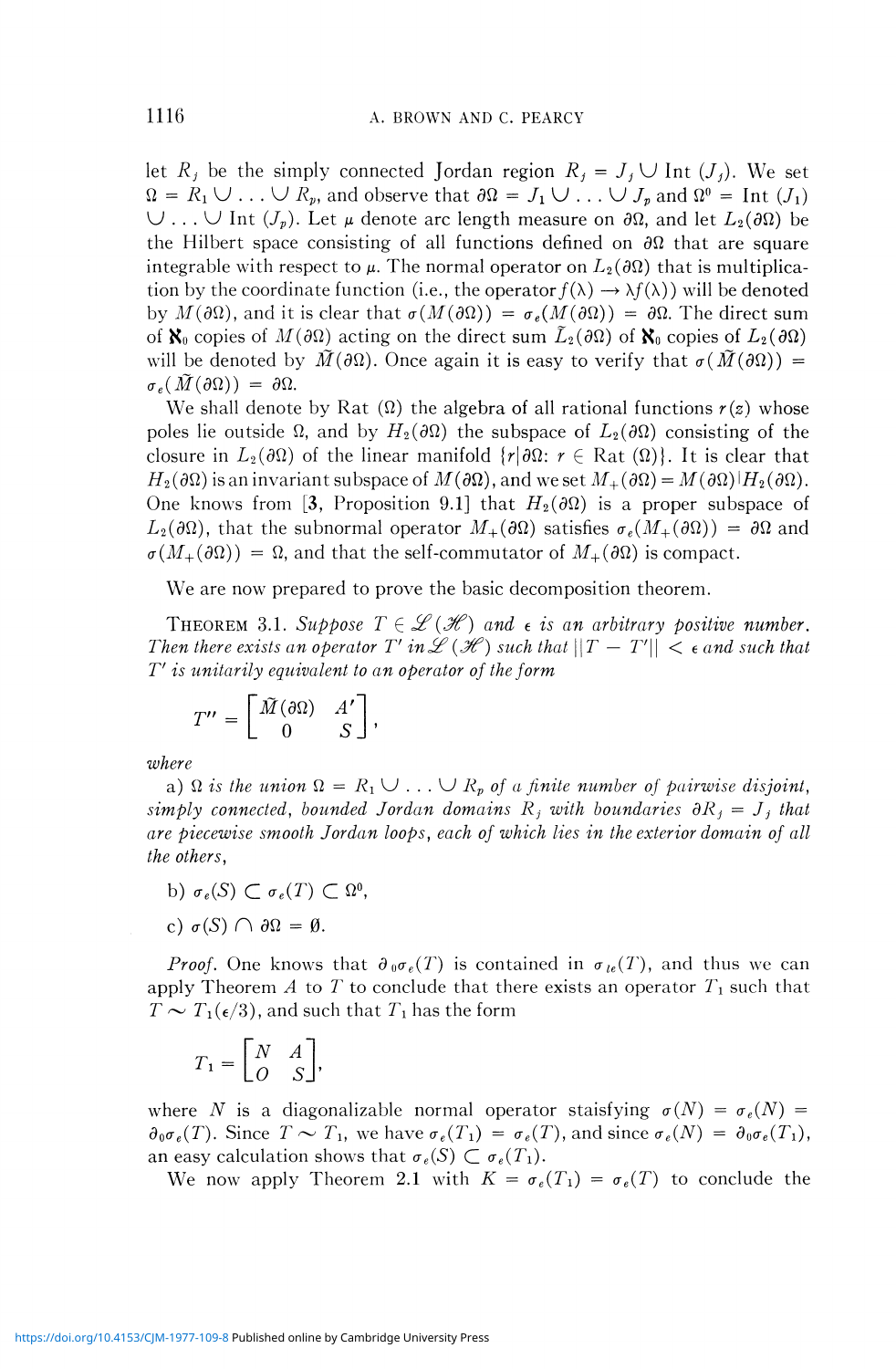JORDAN LOOPS 1117

existence of a finite collection  $\{J_1, \ldots, J_p\}$  of pairwise disjoint, piecewise smooth Jordan loops, each lying in the exterior domain of all the others, such that if we set  $R_j = J_j \cup \text{Int}(J_j)$ ,  $j = 1, \ldots, p$ , and  $\Omega = R_1 \cup \ldots \cup R_p$ then (i)  $\sigma_e(T) \subset \Omega^0$ , (ii) every point  $\lambda$  in  $\partial_0 \sigma_e(T)$  is within  $\epsilon/3$  of some point of  $\partial\Omega$ , and (iii) every point  $\mu$  in  $\partial\Omega$  is within  $\epsilon/3$  of some point of  $\partial_{\theta}\sigma_{\epsilon}(T)$ . Moreover, since  $\sigma_e(S) \subset \sigma_e(T) \subset \Omega^o$ , it follows that dist  $(\sigma_e(S), \partial \Omega) > 0$ , and therefore that  $\sigma(S) \cap \partial \Omega$  is a finite set. It is thus a simple matter to perturb the Jordan loops  $J_1, \ldots, J_p$  slightly to arrange that  $\sigma(S) \cap \partial \Omega = \emptyset$ , and we shall assume that this has been done. Furthermore, in view of (ii) and (iii) and the fact that the eigenvalues of N are dense in  $\partial_0 \sigma_e(T)$ , it is easy to see (cf. [3, Proposition 6.2]) that there exists a diagonalizable normal operator *N'*  such that  $\sigma_e(N') = \sigma(N') = \partial\Omega$  and such that  $\|N' - N\| < \epsilon/3$ . Moreover it follows from the strong converse of the Berg-Weyl-von Neumann theorem (cf. [6] or [8]) that  $N' \sim \tilde{M}(\partial \Omega)$  ( $\gamma$ ) for every positive number  $\gamma$ , and thus, in particular,  $N' \sim \tilde{M}(\partial \Omega)$  ( $\epsilon/3$ ). If U is a unitary operator such that  $||UN'U^*||$  $- \widetilde{M}(\partial\Omega)$   $| < \epsilon/3$  and we set  $A' = UA$ , then it follows by putting together the above facts that there is an operator T' such that  $\|T - T'\| < \epsilon$  and such that *T'* is unitarily equivalent to the operator

$$
T'' = \begin{bmatrix} \widetilde{M}(\partial \Omega) & A' \\ O & S \end{bmatrix}.
$$

Thus the proof of the theorem is complete.

As an immediate consequence of this result, we obtain the principal theorem of [7].

COROLLARY 3.2. The set of operators in  $L(\mathcal{H})$  with disconnected spectrum  $[respectively, disconnected essential spectrum]$  is norm dense in  $L(\mathcal{H})$ .

*Proof.* If T'' is as in Theorem 3.1, easy calculations show that

$$
\sigma(T'') = \sigma(\tilde{M}(\partial \Omega)) \cup \sigma(S) = \partial \Omega \cup \sigma(S)
$$

and that

$$
\sigma_e(T'') = \sigma_e(M(\partial \Omega)) \cup \sigma_e(S) = \partial \Omega \cup \sigma_e(S).
$$

Since dist  $(\partial \Omega, \sigma(S)) > 0$ , the result follows.

COROLLARY 3.3. Suppose  $T \in \mathcal{L}(\mathcal{H})$  and  $\epsilon$  is an arbitrary positive number. *Then there exists an operator T' such that*  $\|T - T'\| < \epsilon$  and such that T' is *similar to an operator of the form*  $\widetilde{M}(\partial\Omega) \oplus S$  *where*  $\widetilde{M}(\partial\Omega)$  *and S are as in Theorem* 3.1.

*Proof.* It is a well known fact that since  $\sigma(\tilde{M}(\partial\Omega)) \cap \sigma(S) = \emptyset$ , the operator *T*" of Theorem 3.1 is similar to  $M(\partial\Omega) \oplus S$ .

Recall that the set of biquasitriangular operators in  $\mathscr{L}(\mathscr{H})$ , denoted by *(BQT)*, consists of all operators T in  $\mathscr{L}(\mathscr{H})$  such that both T and T<sup>\*</sup> are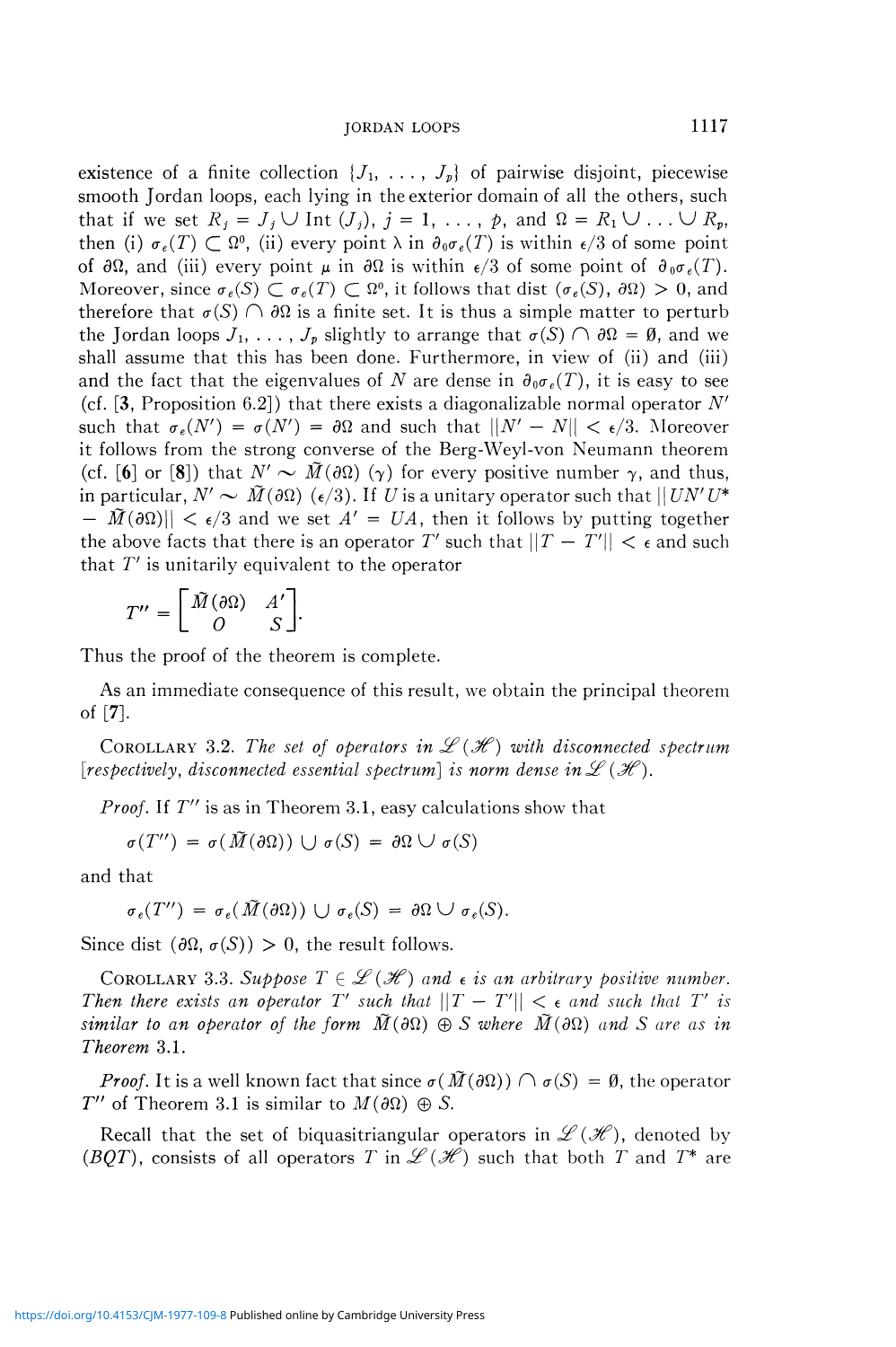quasitriangular. One knows from [1, Theorem 5.4] that  $T \in (BQT)$  if and only if for every  $\lambda$  in C such that  $T - \lambda$  is a semi-Fredholm operator, it is true that index  $(T - \lambda) = 0$ . We shall write  $(BQT)_{qs}$  for the set of all operators S in  $\mathscr{L}(\mathscr{H})$  such that S is quasisimilar to some biquasitriangular operator. Whether  $(BQT)_{gs} = \mathcal{L}(\mathcal{H})$  is an important problem, since an affirmative answer to this question would allow one to reduce the hyperinvariant subspace problem for operators on separable Hilbert space to the case of operators in *(BQT)*  without using the deep results of [1]. In [5] it was shown that  $(BQT)_{as}$  is at least norm dense in  $\mathscr{L}(\mathscr{H})$ , and Theorem 3.1 allows us to give a different proof of this result.

COROLLARY 3.4. The set  $(BQT)_{as}$  is norm dense in  $\mathscr{L}(\mathscr{H})$ .

*Proof.* By virtue of Corollary 3.3, it suffices to prove that every operator of the form  $\tilde{M}(\partial\Omega) \oplus S \in (BQT)_{\text{ax}}$ , where  $\tilde{M}(\partial\Omega)$  and S are as in Theorem 3.1. If we write  $L_2(\partial\Omega) = H_2(\partial\Omega) \oplus H_2(\partial\Omega)^\perp$ , then, corresponding to this decomposition, the operator  $M(\partial\Omega)$  can be written as a matrix

$$
(2) \begin{bmatrix} M_{+}(\partial \Omega) & G \\ 0 & M_{-}(\partial \Omega) \end{bmatrix}.
$$

(See the discussion preceding Theorem 3.1.) Since  $M(\partial\Omega)$  is normal and  $M_{+}(\partial\Omega)$  has a compact self-commutator, it follows that *G* is compact. Moreover, it is obvious that for every positive integer  $n$ , the matrix  $(2)$  is similar to the matrix

$$
\left[\begin{array}{cc} M_+(\partial\Omega) & G/n \\ 0 & M_-(\partial\Omega) \end{array}\right].
$$

Thus, applying Proposition 4.2 of [4] and the fact that  $\tilde{M}(\partial\Omega)$  is the direct sum of  $\mathbf{X}_0$  copies of  $M(\partial\Omega)$ , we conclude that  $S \oplus \tilde{M}(\partial\Omega)$  is quasisimilar to

$$
S \oplus \sum_{n=1}^{\infty} \oplus \begin{bmatrix} M_+(\partial \Omega) & G/n \\ 0 & M_-(\partial \Omega) \end{bmatrix}.
$$

Since the operator

$$
\sum_{n=1}^{\infty} \Theta \begin{bmatrix} 0 & G/n \\ 0 & 0 \end{bmatrix}
$$

is obviously compact, and the class *(BQT)* is stable under compact perturbations, the proof can be completed by establishing that the operator  $Q = S \oplus$  $\sum_{n=1}^{\infty} \oplus (M_{+}(\partial \Omega) \oplus M_{-}(\partial \Omega))$  is biquasitriangular. Calculation shows that both the spectrum and the essential spectrum of the operator  $\sum_{n=1}^{\infty} \oplus (M_+(\partial\Omega))$  $\oplus M_{-}(\partial\Omega)$  are equal to  $\Omega$ , and since  $\sigma_e(S) \subset \Omega^0$  by b) of Theorem 3.1, it follows that  $\sigma_e(Q) = \Omega$ . Finally, for any  $\lambda$  in  $\Omega^0$ , one knows from [3, Proposition 9.1] that  $M_{+}(\partial\Omega)$  is a Fredholm operator of index  $-1$  and  $M_{-}(\partial\Omega)$  is a Fred-